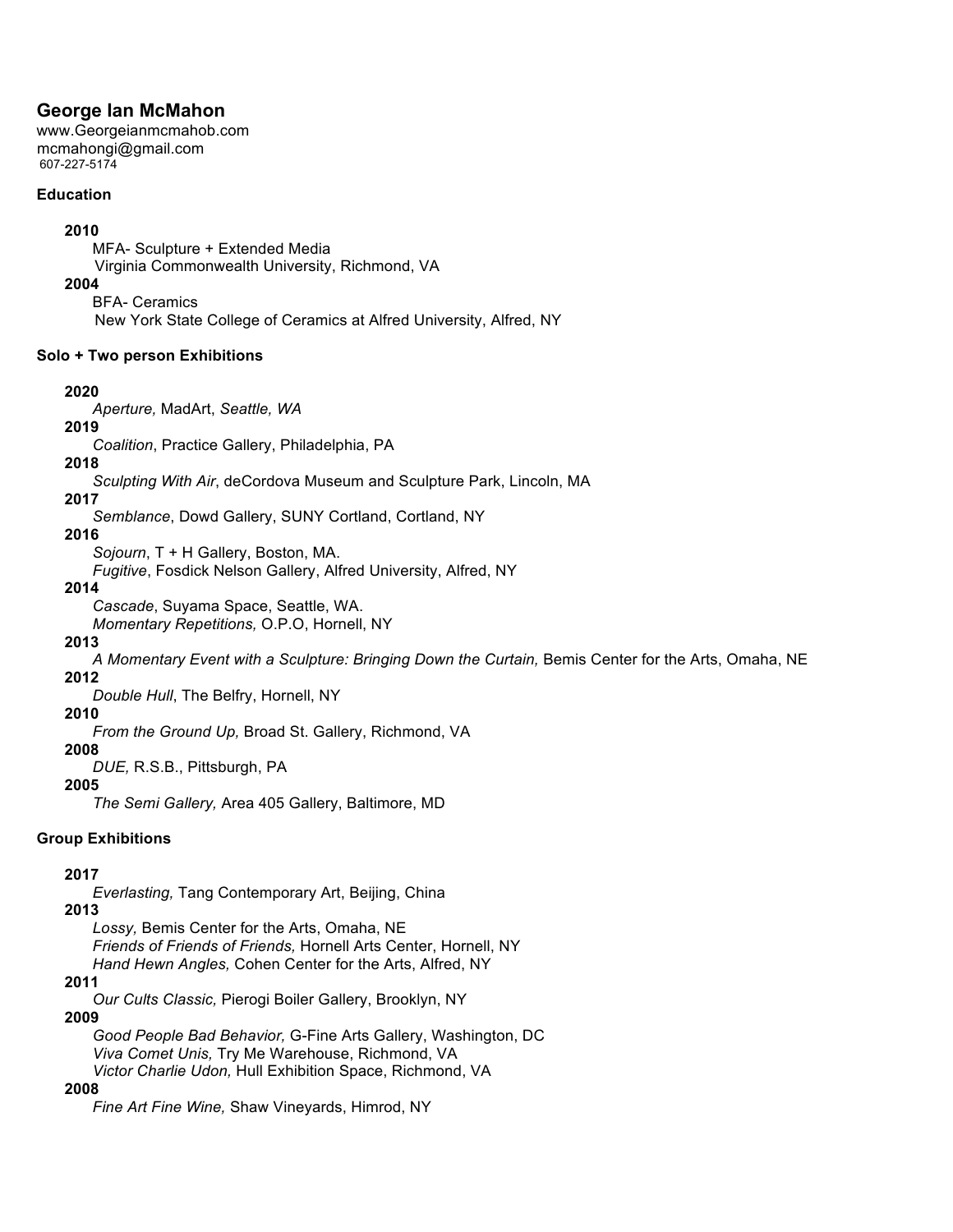#### **2007**

*Volumes,* Crane Arts, Philadelphia, PA

*To Build A Fire,* St. Francis High School, Louisville, KT

#### **2006**

*Composite,* Pacific North West College of Art, Portland, OR

#### **2005**

*Clay a Compelling Expression,* Jonathan Ferrara Gallery, New Orleans, LA *1000 Year Celebration of Porcelain,* Jingdezhen Ceramic Institute, Jingdezhen, China

#### **Fellowships/Grants/ Residencies**

### **2018**

Peripheral Vision Artist Publication Fellowship

#### **2016**

Sculpture Space, Artist in Residence

Virginia Groot Foundation Fellowship 1<sup>st</sup> place

#### **2014**

Artist Crossroads 2014 Decentralization Grant, Finger lakes Arts Council, Corning, NY Arts Council of the Southern Finger Lakes, Quick Arts Grant, Corning, NY NYFA Artist Fellowship (Crafts/Sculpture), New York Foundation Of the Arts, New York, NY

#### **2013**

Bemis Center For Contemporary Arts, Artist in Residence

Arts Council of the Southern Finger Lakes, Quick Arts Grant

# **2009-2013**

Jacob K. Javits Fellowship

#### **2008**

Virginia Commonwealth University, Graduate Studies Fellowship

**2003**

Watershed Center For the Arts, Fellowship from Alfred University Watershed Center for Ceramic Arts, Artist in Residence

# **Lectures/Projects/Teaching**

# **2020**

Aperture performance/ lecture series, MadArt, Seattle, WA

#### **2019**

Inflatable workshop/lecture, Easfield College, Mesquite, TX

# **2018**

13-day installation/ performance/gallery talk with *Sculpting With Air*, deCordova Sculpture Park and Museum  *Sculpting With Air*: A public conversation with curator and artists, deCordova Sculpture Park and Museum, Conversation between Artist and Architect: Ian McMahon and Thomas White: Sculpting *With Air*, deCordova Sculpture Park and Museum,

#### **2017**

 *Semblance*, SUNY Cortland, Artist talk Inflatables, SUNY Cortland, Student workshop

#### **2016**

*Fugitive*, Fosdick-Nelson Gallery, Gallery talk University of Florida, Visiting artist/lecturer U Mass Dartmouth, Artist talk

#### **2015**

Teaching summer class, *Free Clay*, Ox-Bow School of Art

#### **2014**

*Cascade,* Suyama Space, Gallery talk Alfred University, Artist talk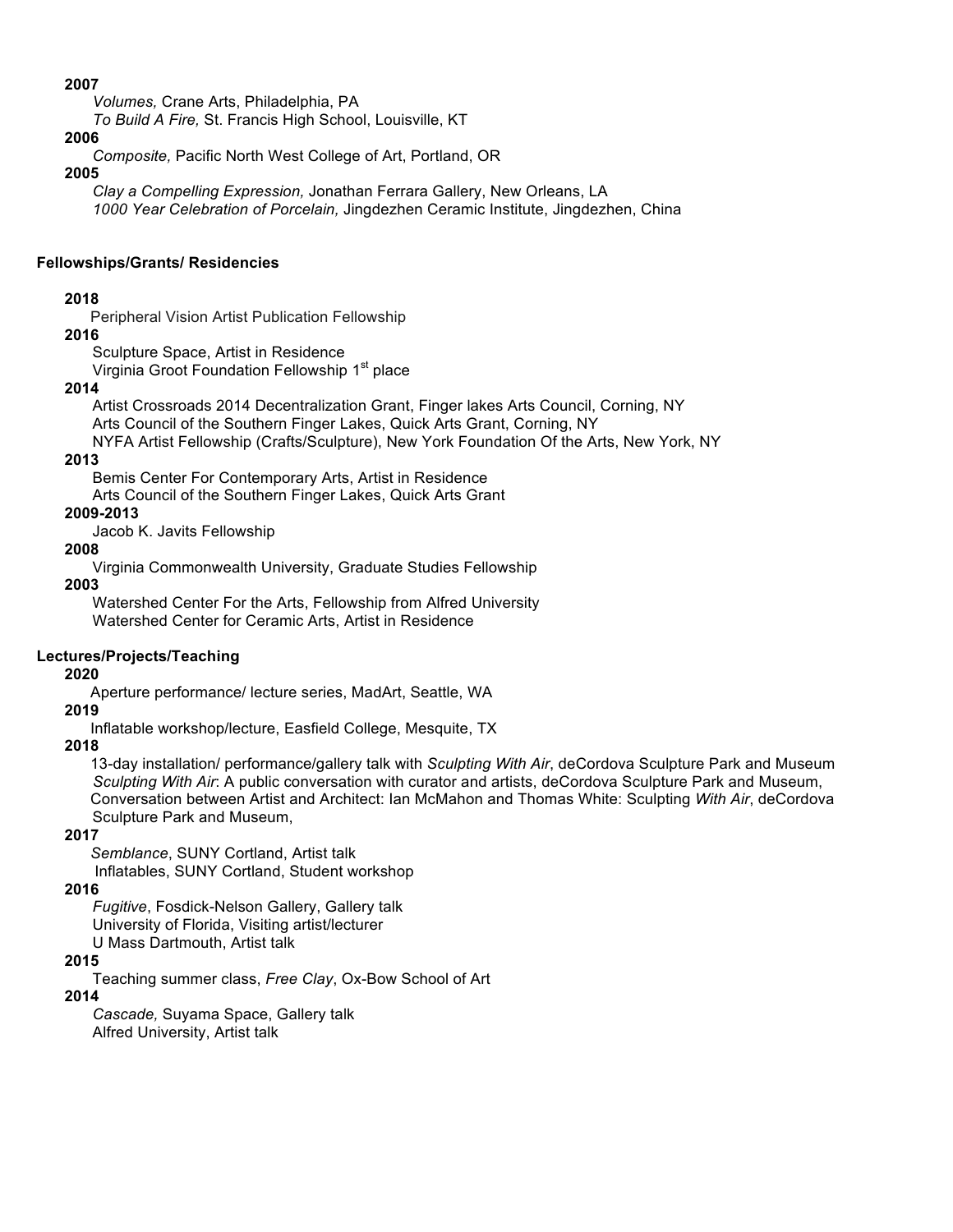#### **2013**

*Lossy,* Bemis Center for the Arts, Gallery talk Alfred University, Artist talk Houghton College, Artist talk Bemis Center for the Arts, Artist talk

### **2012**

Founded the Belfry, an artist run exhibition venue in a repurposed Methodist church

# **2010**

Virginia Commonwealth University, Artist Talk

**2008**

Central Academy of Fine Arts Beijing, China, Lecture,

# **2007**

St. Francis High School, Louisville, KT, Visiting Artist/Lecture,

*Composite, BFA x4 and A Blue Van,* NCECA, Louisville, KT

# **2006**

Pacific North West College of Art, Portland, OR, Visiting Artist/Lecture

# **Publications**

# **2020**

Aperture, Exhibition catalog for MadArt, Essay by Emily Kelly and Q + A

# **2018**

Sculpting With Air : Ian McMahon and Jong OH, Exhibition catalog, Essay by Martina Tanga Peripheral Vision Vol.8

# **2017**

Townsend, Jen & Zette-Sterling, Renée, 2017, *Cast: Art and Objects Made Using Humanity's Most Transformational Process,* Atglen, PA. Schiffer Publishing, Ltd. *Sojourn,* Dowd Gallery catalog series

#### **2014**

*Cascade,* Suyama Space catalog series

# **2010**

*Curious,* Issue 3, pg. 30-33/110-115

# **Articles and Reviews**

- Keiming, Jasmyne "*Currently Hanging: Ian McMahon's Aperture at MadArt",* The Stranger, January 2020, https://www.thestranger.com/slog/2020/01/30/42717881/currently-hanging-ian-mcmahons-aperture-at-madart
- Clarlock, Marty, "*Sculpting with Air" review, Sculpture Magazine*, September 2018, pg. 71-72
- *Sculpting With Air' at the deCordova Sculpture Park and Museum*, *Architects and Artisans,* February, 2018
- *Artists to create site-specific sculptures at DeCordova,* Lincoln Journal, February, 2018
- *Spring Fever,* Big Red and Shiny, March, 2018
- McQuid, Cate, *Two new installations at the deCordova,* Boston Globe, May 1, 2016
- *Powers, Keith, McMahon and Jong oh create art with air and string at the deCordova,* Lincoln Journal, May , 2018
- Artists to create site-specific sculptures at DeCordova, Lincoln Journal, February, 2018
- Hughes, Sarah, *Arts This Week: Fall, "Sculpting With Ait,* WGBH "Morning Edition", May 2018
- Avery-Miller, Emily , Sculpting With Air: *Ian McMahon and Jong Oh review,* Art New England, August 2018, pg. 81
- McQuid, Cate, *Ian McMahon's pillowy plaster sculpture to meets its delicate end*, Boston Globe, April 12, 2016
- Moeller, Robert, Someone Will Build Something Somewhere: Ian McMahon at T + H Gallery, Big Red And Shiny, April 2016, http://bigredandshiny.org/24378/someone-will-build-something-somewhere-ian-mcmahon-at-th-gallery/
- Stull, Ashley, *Interview with Ian McMahon,* Daily Serving, April 2015, http://dailyserving.com/2015/04/interviewwith-ian-mcmahon/
- Beal, Suzanne. "Nothing lasts forever (Not Even Art)", *Sculpture Magazine*, December 2014, pg. 38-43
- Graves, Jen. "'Cascade "Was Built to Be Destroyed." *The Stranger* [Seattle] 8 May 2014